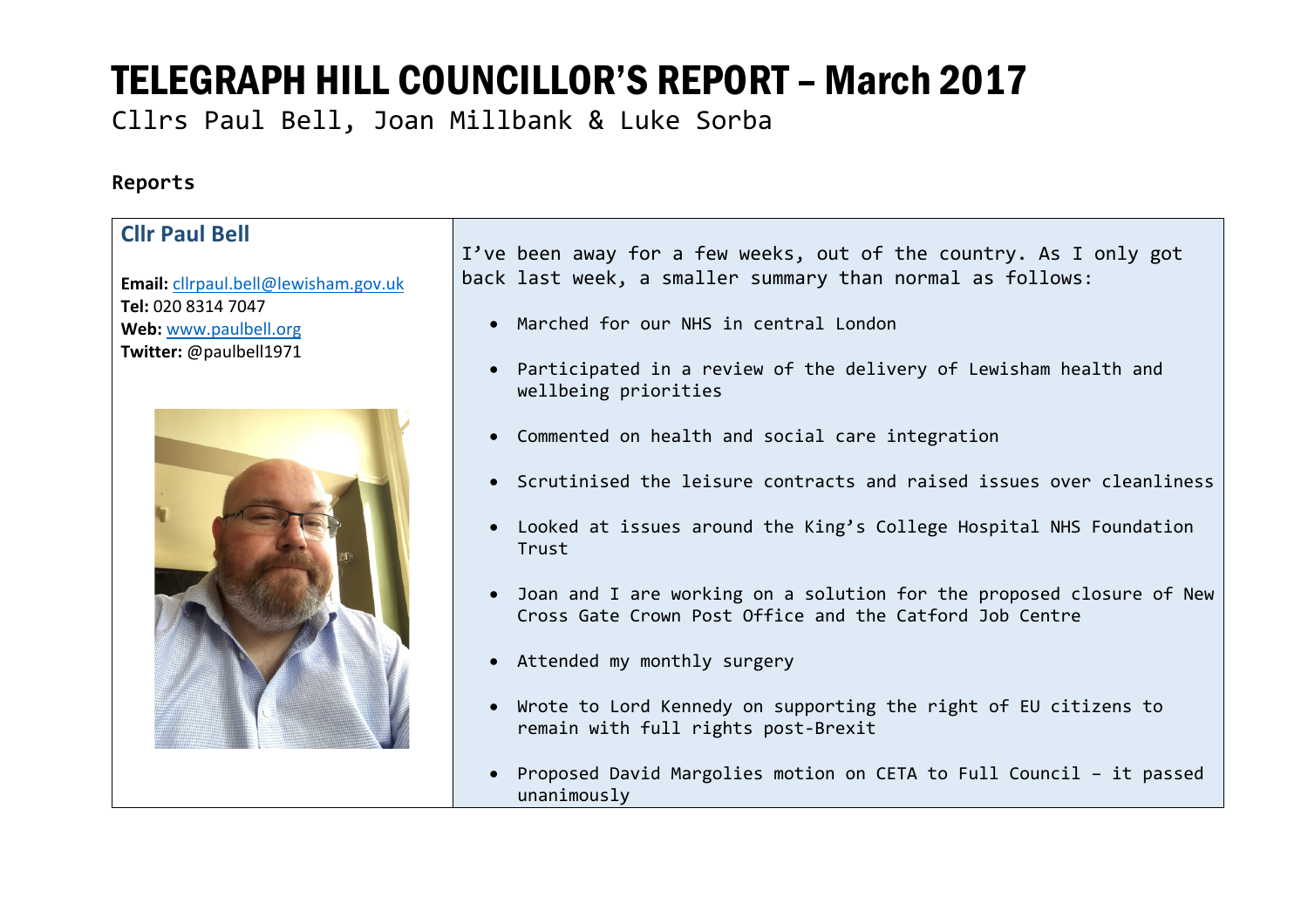Cllrs Paul Bell, Joan Millbank & Luke Sorba

#### **Cllr Joan Millbank**

**Email:** cllrjoan.millbank@lewisham.gov.uk **Tel:** 020 8314 6929 **Web:** http://bit.ly/1TD64qu **Twitter:** @cllrmillbank



In the last 28 days since my return from holiday I have:

- Participated in the usual range of required key Council meetings including: Full Council where, following extensive consultation and scrutiny, councillors unanimously approved recommendations for the 2017-18 budget including a 4.99% increase in Council Tax.
- 4 meetings of Mayor and Cabinet which considered amongst others reports on Capacity in the Voluntary Sector, Air Pollution and Children Centre 3 year funding. Corporate Parent training to meeting OFSTED requirements.
- Actively contributed to Labour Group discussion held regularly on Monday evenings.
- Attended my monthly councillor surgery and actively pursued casework which has included the usual benefits and housing queries, and Lewisham's response to the plight of refugees.
- As Cabinet Lead for Equalities oversaw Council arrangements for LGBT month including welcoming Angela Eagle MP to address Council on the 50th anniversary of decriminalisation of homosexuality.
- Joined Lewisham Citizens, the Mayor and councillors to welcome a second Syrian family into our borough as part of Lewisham's on-going support to refugees.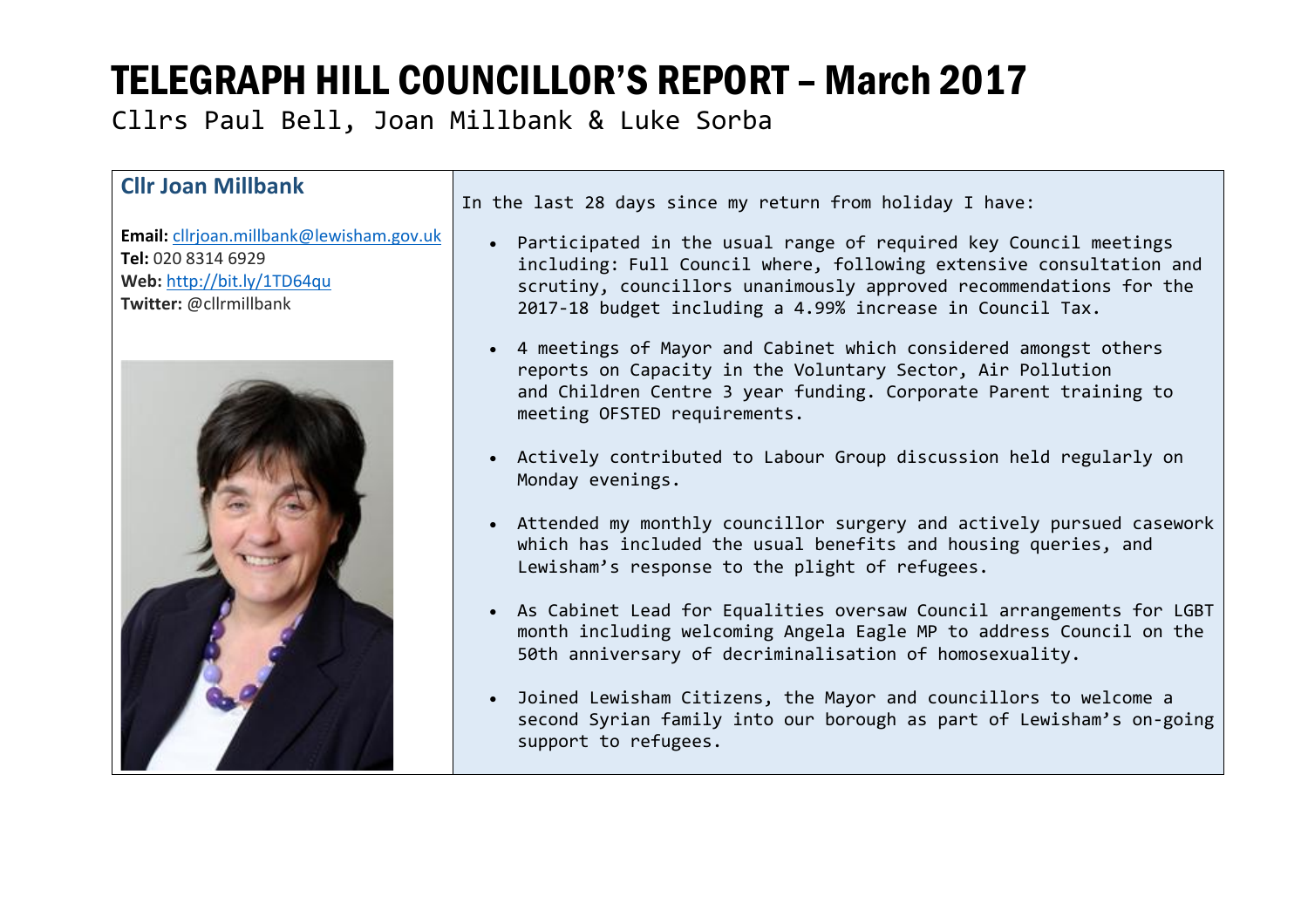Cllrs Paul Bell, Joan Millbank & Luke Sorba

|                                                                                                                       | • Viewed 'Blue Skies', a local art project giving voice to women<br>survivors of domestic abuse facilitated by Spare Tyre leading<br>participatory art charity and delivered by Refuge, commissioned<br>provider of our VAWG service in Lewisham.<br>• Community-based activity included attending local tenants and<br>residents' meetings, visiting local Afghanistan Association and<br>other local VCS groups.<br>• Being part of the massive March on Saturday 4th March to call on<br>this Tory government to give the NHS the funding it needs and what<br>people want. |
|-----------------------------------------------------------------------------------------------------------------------|--------------------------------------------------------------------------------------------------------------------------------------------------------------------------------------------------------------------------------------------------------------------------------------------------------------------------------------------------------------------------------------------------------------------------------------------------------------------------------------------------------------------------------------------------------------------------------|
| <b>Cllr Luke Sorba</b>                                                                                                |                                                                                                                                                                                                                                                                                                                                                                                                                                                                                                                                                                                |
| Email: cllrluke.sorba@lewisham.gov.uk<br>Tel: 020 8314 9984<br>Web: http://lukesorba.com<br>Twitter: @lukesorbalabour | • Attended Labour Group meetings, Children and Young People's<br>Committee, Licensing Committee and full Council Meeting. Attended<br>CLP GC, Branch Officers Meeting and Branch Meeting.                                                                                                                                                                                                                                                                                                                                                                                      |
|                                                                                                                       | • Also went canvassing in the ward.                                                                                                                                                                                                                                                                                                                                                                                                                                                                                                                                            |
|                                                                                                                       | • Attended the South London and Maudsley NHS Foundation Trust Strategy<br>and Planning Committee.                                                                                                                                                                                                                                                                                                                                                                                                                                                                              |
|                                                                                                                       | • Took part in Save NHS March and in three demonstrations in Lewisham<br>organized by Fair Funding for All Schools.                                                                                                                                                                                                                                                                                                                                                                                                                                                            |
|                                                                                                                       | Met our Greater London Assembly rep with Drakefell Road Action Group<br>reps.                                                                                                                                                                                                                                                                                                                                                                                                                                                                                                  |